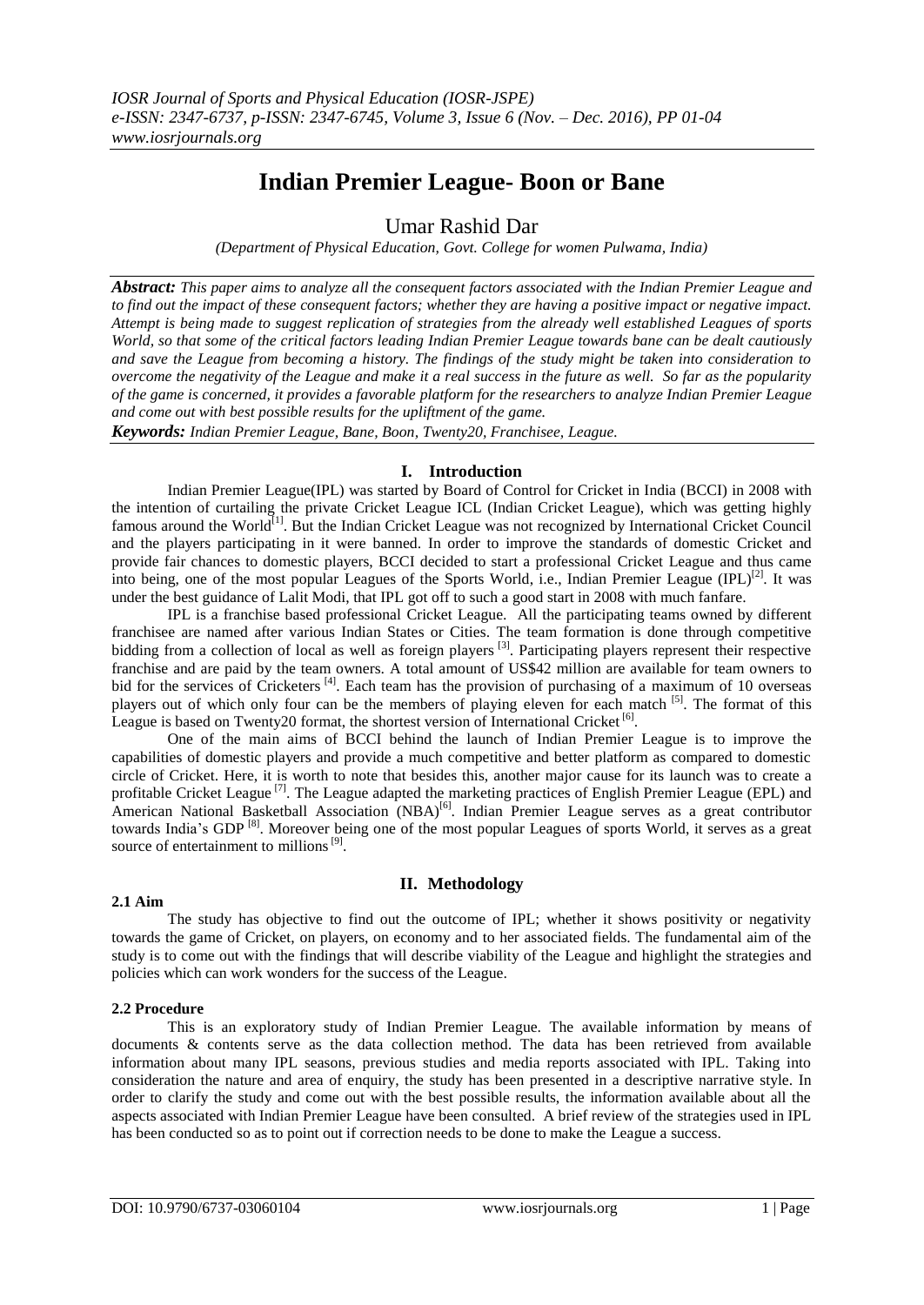## **III. Literature Review**

Some researchers discussed about a new dimension for the Cricketing World. They highlighted the initial phase of IPL and the team formation in which players were assigned to various teams by means of auction<sup>[10]</sup>. Siddhartha K Rastogi asserted about the final bidding Prices, Cricketing attributes of players and to her relevant information<sup>[4]</sup>. Sanjeet Singh measured the technical efficiency of various teams participating in Indian Premier League<sup>[7]</sup>. IPL has emerged as a great success and has been called Billion Dollar Baby [11]. However Coates didn't agree with the fact that professional League games help a community or a city to increase revenue<sup>[12]</sup>.

Shashi Kadapa discussed the very high popularity of Indian Premier League with more than 140 million TV audiences and a brand valuation of more than 4 billion USD. He praised the IPL business model for integrating many complex factors like entertainment, glamour, marketing, pricing and the hard hitting Cricket. Moreover, he conducted a detailed analysis of 10 key issues that threaten the viability of IPL strategy, revenue model and sustainability of IPL<sup>[9]</sup>. IPL has established a benchmark of Cricket marketing in the whole Cricket World.IPL is the most fashionable and entertainment Sports League in India<sup>[6]</sup>. IPL provides a platform where international players from different countries and India's upcoming talent play together [14].

Many researchers have tried their hand in figuring out the different aspects associated with the Indian Premier League. Some tried to highlight its impact on the national economy, some tried to analyse the strategies used in IPL, some others discussed its popularity by means of the viewership involved and its brand valuation, while some others tried to evaluate its impact on the game of Cricket. Though many researchers have tried to discuss outcome of IPL – its impact on youngsters, opportunities created for uncapped players and its contribution towards national economy.

In my opinion, this field is yet to be evaluated in a significant manner. So far as the popularity of the game is concerned, this field is of great interest and provides a favorable platform for me to analyze Indian Premier League and come out with optimum model of strategies and policies for the upliftment of the game and the League.

# **IV. Analysis And Discussion**

On analysis of this study many key issues have been identified as critical factors which form the base for calling IPL as a boon or bane. The factors are:

- Impact on the game of Cricket.
- Impact on domestic circle of Cricket.
- Platform/Graveyard for emerging talent.
- Turn over for franchisees.
- Entertainment.

#### **4.1 Boon**

IPL has provided a new dimension to the game of Cricket. Soon after the advent of Twenty20 Cricket. IPL took over it in such a manner, that the overall scenario of this format got changed. Not only IPL, but all the Twenty20 Leagues are big boons for Cricket. But IPL being on top of the hierarchy, because of its great success, catches everybody's eye. The level of the Cricketers has gone higher whether the strike rate of batsmen is concerned or the wide variety of bowling variations especially in the final overs of the game is concerned. Batsmen play more fearless and innovative shots, leading sudden change in mindset among players which proves fruitful for them to chase down huge targets easily.

IPL provides a brilliant platform where inexperience meets experience. Not only the Indian domestic players, but the foreign uncapped players also get the chance to learn from the greats of the game. IPL provides a great platform for the amateurs and newbies to share dressing rooms and net sessions with the elite players, so that they can hone their skills at a very early stage of their Cricketing careers.

IPL provides this emerging talent a great platform where they can show their capabilities and create a chance for themselves to be included in their respective National squads. The recent inclusion of players like Tabraiz Shamsi in South African squad and Yuzvendra Chahal, K. L Rahul, Karun Nair, Rishi Dhawan, Barinder Sran & Mandeep Singh in the Indian Squad exemplifies it in a better manner. In the past, players like Jason Holder, Chris Moris, Jasprit Bumrah, Axar Patel & Mohit Sharma also highlighted their capabilities in IPL and got the attention of their National Selectors and finally resulted in their inclusion in National Teams.

Ten Participating teams in IPL require a minimum of 70 Indian Cricketers. If each player is to have a back-up, that 140 Cricketers of India are to be considered for a single IPL season. Where from such reserves will come? Before the IPL, the injury concerns were often a worrying factor for the Cricket board, as so many proper replacements were not available. Now the IPL is coming out with such a huge and rich reserve of talent and provide the selectors a ready pool of talented Cricketers. Isn't this a boon?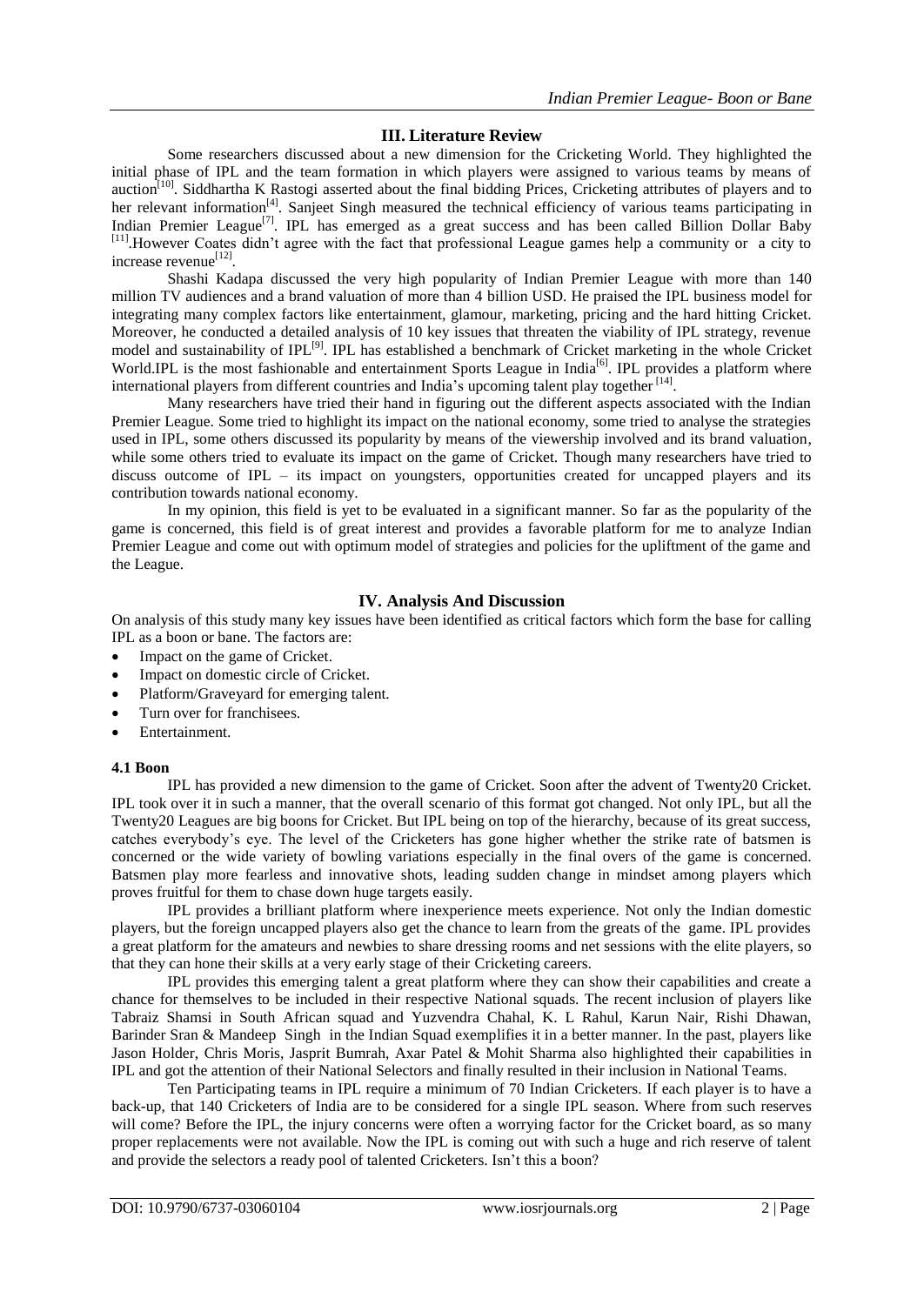In today's aspirational World of glitter, one is not able to meet out the basic needs. So majority of the people face emotional un-stability because of lack of content. Same is the problem faced by many Cricketers who are psychologically depressed having concerns about their future. Can such a Cricketer give his best to the game in such a condition? IPL is providing the players a sufficient amount of money to achieve satisfaction, content and secure their future. Isn't this a boon?

Few years back, Cricket was just a passion and not an option for Profession. Many stories reveal how players had to fight against their families for allowing them to play the game that they love. Now, with the onset of IPL, Whole scenario got changed and a huge flow of money came into the game of Cricket. More and more players are embracing the game and Cricket is becoming a profession in India. Isn't this a boon for the game of Cricket?

No wonder Indian Premier League has grown as the second richest Professional League in the World after NBA at a brand value of  $$ 4.3$  billion  $^{[15]}$ . It's revenue streaming is from various sources like ticket sales, sponsorships, Internet and television Rights, Cellular Service Providers, VAS, Ground advertisements etc. The total economic output during 2015 edition is RS 2650 crore, both from direct, indirect or induced effect of economic activity of matches. India's economic sector is getting a real boost from IPL. The 2015 edition of IPL contributed Rs 1,150 crore to India's GDP<sup>[8]</sup>. Isn't IPL's significant contribution towards Indian economy a great boon?

The success of any event can be judged through many factors. Once such factor is whether the event is profitable with respect to monetary investment. The IPL franchisees are technically efficient as they are managing to yield a handsome profit from their respective teams. Doesn't this prove the success of the League and a boon for franchisees as well?

Below "TABLE" present the exact figures of profit obtained by different franchisee in 2009 edition of IPL<sup>[7]</sup>.

|                             | Data IVI 2007 cuition teams |                |               |
|-----------------------------|-----------------------------|----------------|---------------|
| <b>TEAMS</b>                | <b>EXPENSE</b>              | <b>REVENUE</b> | <b>PROFIT</b> |
|                             | (Rs, Cr)                    | (Rs, Cr)       | (Rs, Cr)      |
| Chennai Super Kings         | 89.5                        | 111.2          | 21.8          |
| Deccan Chargers             | 94.7                        | 109.5          | 14.8          |
| Delhi Daredevils            | 84.1                        | 107.4          | 23.3          |
| Kings XI Punjab             | 80.5                        | 106.6          | 26.1          |
| Kolkata Knight Riders       | 85                          | 110.8          | 25.8          |
| Mumbai Indians              | 99                          | 106            |               |
| Rajasthan Royals            | 71.3                        | 106.4          | 35.1          |
| Royal Challengers Bangalore | 99.1                        | 107.25         | 8.15          |

 **Data for 2009 edition teams**

IPL has got a very high popularity with more than 140 million TV audiences. It acts as a great source of entertainment to millions around the World. IPL being a mega event not only promotes Cricket but acts as a great ambassador for spreading the cultural heritage of India to the World. Such is evident during the opening  $\&$ closing ceremony of IPL. Moreover, improvement in the infrastructure of stadiums and other facilities has been another highlight of the event. Besides this, IPL has invited and attracted tourists throughout the World. In other words, Indian Premier League has given India a great name and Fame. Isn't this a boon?

## **4.2 Bane**

- Cricket is a gentleman's game. As IPL is indulging into a lot of controversies regarding match fixing, gambling, etc. The moral part is getting thinner and thus producing a serious threat on the ethical values associated with the game.
- Since 2011 scandals have hit the League with charges of spot fixing & betting scandals, there has been a serious question mark on the trust in the franchisee. The League experienced a dooming down effect as brand value reduction of IPL from a high of \$ 4.13 billion in 2010 to \$ 2.92 billion in 2012, was observed [9] .
- These controversies and allegations are also leading towards the disinterest of viewers as they no longer take it as a fun. The foreign tourists which are the main charm of the event too show concerns about the morality of the League and in turn resulting in a decrease in Viewership.
- The mingling of the players from different countries in a single franchisee in IPL makes them vulnerable at the International level as they know each other's game very well.
- If the creation of IPL by BCCI lays its foundation on improvement of domestic Cricket, then how come it possible that its establishment lies on the grave of ICL.
- One of the main concerns is that college  $\&$  school going students get distracted especially during examination session.